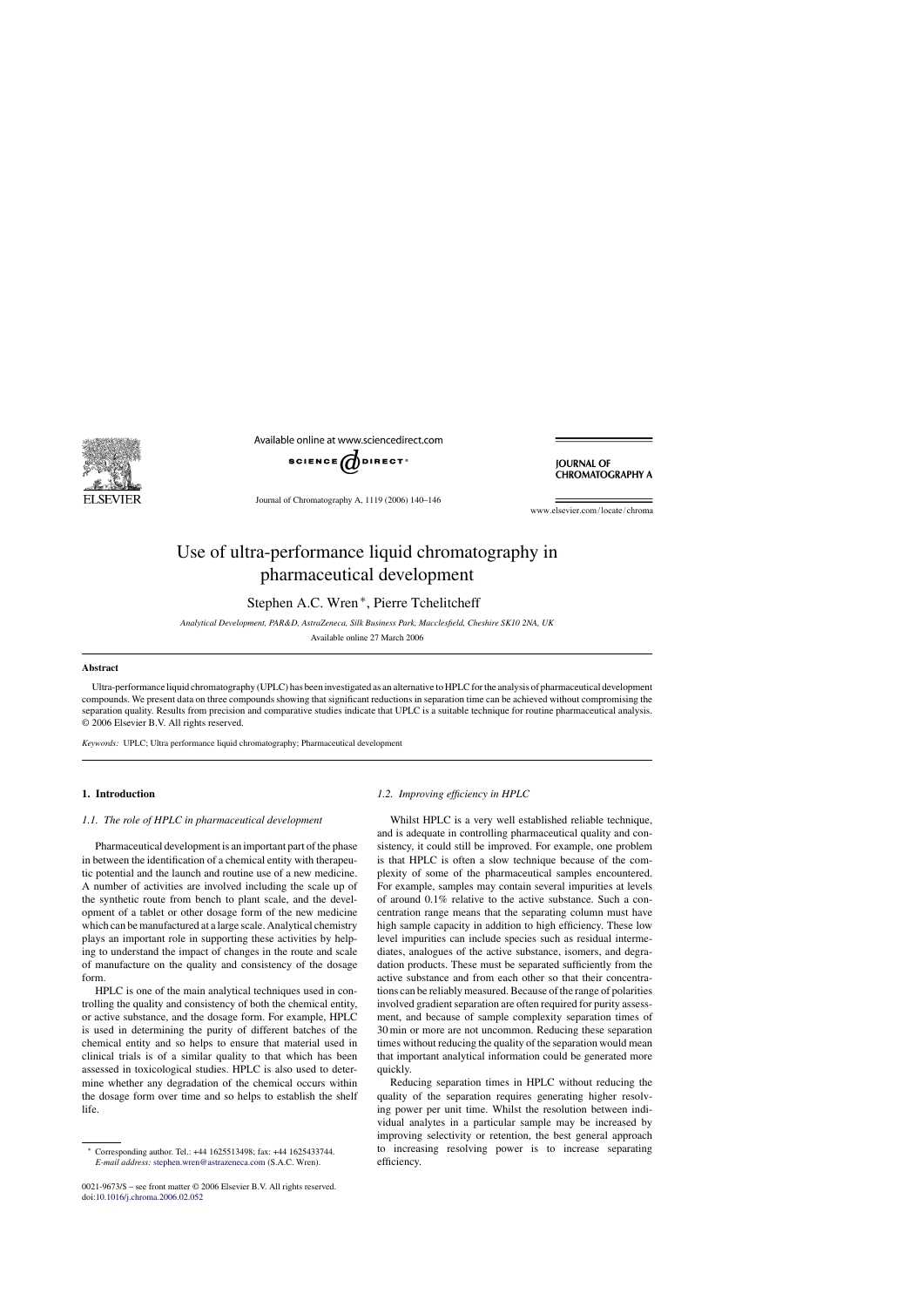<span id="page-1-0"></span>In this paper the use of a smaller diameter packing and higher operating pressures has been explored as a way of generating higher separating efficiencies. A commercial system capable of generating much higher pressures (1000 bar) than used in standard HPLC has been evaluated to determine its potential in routine analysis.

## *1.3. The need for higher pressures*

Efficiency in HPLC is a function of operating conditions. Extensive experience has shown that the height of the column equivalent to a theoretical plate (HETP) varies with the mobile phase linear velocity. Efficiency in packed column HPLC can be described by the plate height model used in the van Deemter equation, and other equations of a similar form. In this work, Eq. (1) has been used as it makes explicit the impact of column properties, analyte properties and operating conditions on column efficiency [\[1\].](#page-6-0)

$$
H = Ad_{\rm p} + \frac{BD_{\rm M}}{u} + \frac{Cd_{\rm p}^2 u}{D_{\rm M}}
$$
\n<sup>(1)</sup>

where  $H$  is the HETP,  $d_p$  the particle size of the column packing material,  $u$  the linear velocity of the mobile phase,  $D_M$  the analyte diffusion coefficient and *A*–*C* are the constants. *A* relates to the fact that the flow path through a packed bed is tortuous and so not all analyte molecules have paths through the column of equal length. *B* relates to molecular diffusion (in the direction of the column axis). *C* describes the mass transfer of the analyte in the mobile and stationary phases. [\[1\].](#page-6-0)

Other equations of greater complexity than 1 can be employed depending on the purpose. For a fuller analysis, description, and discussion of the underlying physical processes that underpin chromatography the reader is referred to more specialised texts [\[1,2\].](#page-6-0)

Eq. (1) shows that efficiency varies with linear velocity, and the nature of the second and third terms of the equation indicates a minimum value for HETP. This minimum occurs at linear velocities that are much lower than those typically employed with stationary phase particles in the range of  $5-3 \mu m$  in diameter. In the third term of Eq. (1), the particle size is squared and so the curve is steeper for larger particles at high linear velocities. This means that in order to reduce analysis times to acceptable values columns packed with common particle sizes are often operated at linear velocities which do not give maximum efficiency.

The position of the minimum on the HETP curve, and the optimum linear velocity, can be determined by the use of differential calculus [\[2\].](#page-6-0) The optimum linear velocity occurs when the slope of the *H* versus *u* curve is zero, i.e. when  $dH/du = 0$ . This condition is satisfied when:

$$
u_{\rm opt} = \frac{D_{\rm M}}{d_{\rm p}} \sqrt{\frac{B}{C}} \tag{2}
$$

Eq. (2) shows that the optimum linear velocity is inversely related to the particle size, and directly proportionate to the analyte diffusion coefficient. Optimum operating conditions depend upon the analyte as well as the column employed. The use of smaller diameter particles should allow the use of higher linear velocities and so shorter analysis times. Smaller analytes (larger diffusion coefficients) can be analysed at higher linear velocities.

The value of *H* at the optimum linear velocity can be obtained by substituting the value of *u* given in Eq. (2) into Eq. (1).

$$
H_{\min} = d_{\rm p}(A + \sqrt{BC})\tag{3}
$$

So as long as the same values of *A*–*C* can be obtained the minimum value of HETP is directly proportional to particle diameter.

Eqs. (1) and (2) can be used as the basis for determining which approaches may be beneficial in improving operating speed and efficiency in HPLC. From the discussion above it can be seen that benefits could be gained by reducing the size of the stationary phase packings that are employed in pharmaceutical analysis. Smaller particles give the potential for columns with higher optimum linear velocities and at the same time columns whose efficiency is less dependent upon linear velocity.

The main difficulty with using smaller diameter packings is that the pressure required to pump the mobile phase through the column increases with the square of the particle diameter [\[3\].](#page-6-0) In order to gain the full benefits of small particles higher operating pressures are required than can be obtained with standard commercial systems.

# *1.4. Ultra-high-pressure liquid chromatography (UHPLC) and ultra-performance liquid chromatography (UPLC)*

# *1.4.1. UHPLC*

Whilst commercial HPLC systems typically have a maximum operating pressure of around 400 bar there has been interest for a number of years in the benefits of higher pressures. Work in academic laboratories has employed non-porous silica and zirconia based packing materials with diameters in the range of  $1-1.5 \mu m$ , and used pressures which are one order of magnitude greater than those found in HPLC [\[4–9\].](#page-6-0) Non-porous particles are used because of their mechanical strength and relative ease of manufacture. In addition, fused silica capillaries with diameters in the range  $10-150 \mu m$  are used to minimise the impact of frictional heating. In general, higher efficiencies are obtained from narrower capillaries [\[8,10\]](#page-6-0) with systematic changes to the *A* and *C* terms of the van Deemter equation being observed [\[10\].](#page-6-0) Because of the very high pressures involved special equipment is required to pump the mobile phase and to pack the columns. The term UHPLC has been used to distinguish this technique from conventional HPLC. The use of UHPLC has given efficiencies of up to 300,000 plates per column for analytes such as hydroquinone [\[4\].](#page-6-0) Pharmaceuticals such as benzodiazepines were separated and detected by either UV absorbance or time of flight MS [\[7\]. G](#page-6-0)radient UHPLC was also employed to separate the many peptides produced by a tryptic digest of ovalbumin [\[5\].](#page-6-0)

In pharmaceutical development, the large sample concentration ranges inherent in purity assessment (see above) mean that porous packing materials are normally employed in HPLC. Porous packing materials capable of withstanding higher pressures are now available and they have been shown to give much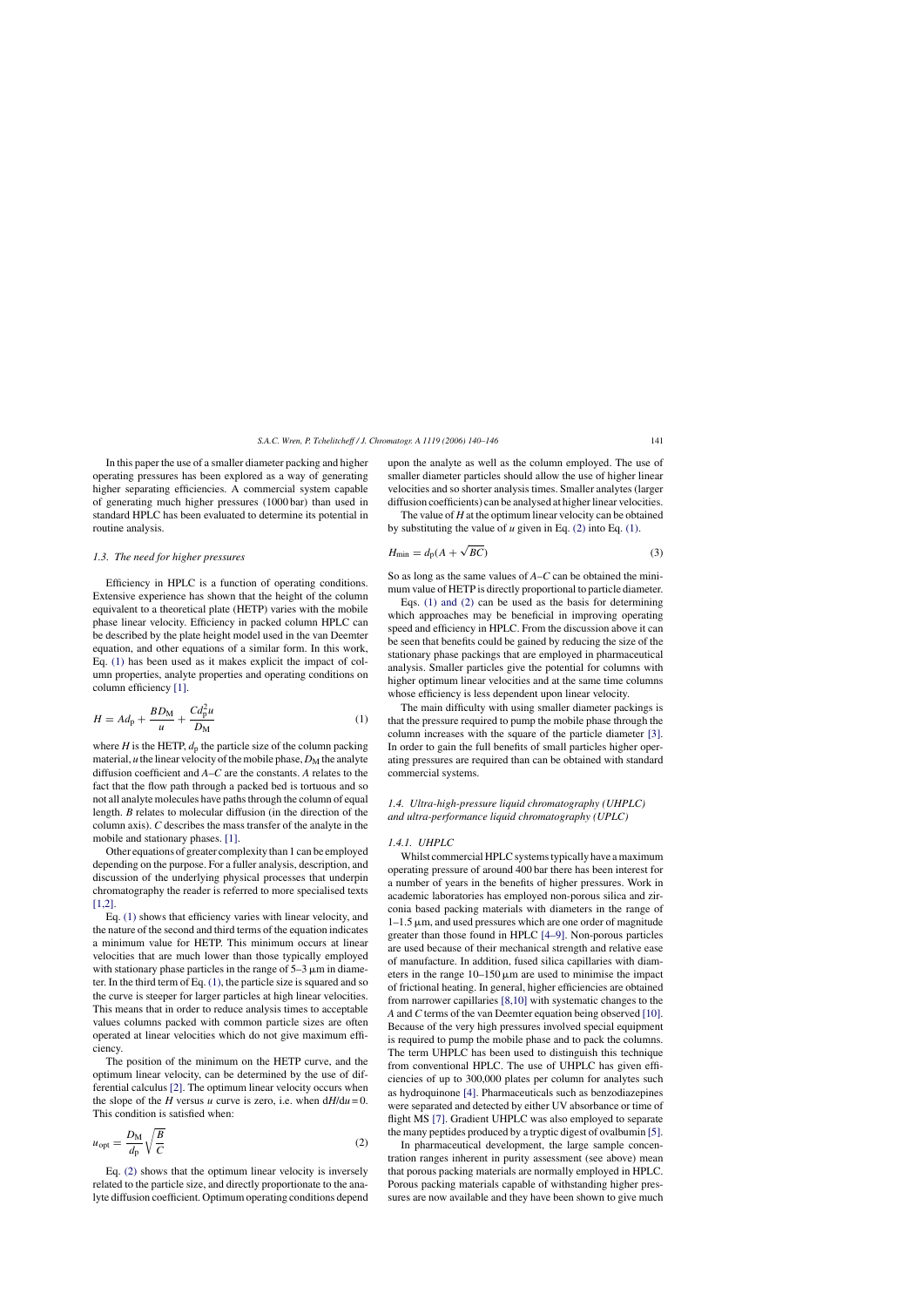higher sample capacity than non-porous packings [\[11\].](#page-6-0) There are also reports of these materials being packed into columns with a diameter of 1 mm [\[12\].](#page-6-0)

# *1.4.2. UPLC*

Because of the need to increase separating efficiency and the clear potential demonstrated by UHPLC work there is now considerable interest from instrument and column manufacturers in elevated pressure HPLC. Commercial systems capable of generating pressures up to 1000 bar are now available and one of the manufacturers (Waters Corporation) uses the term UPLC to describe their approach. The term UPLC is used in this work for the purposes of clarity. Whilst 1000 bar is a modest pressure in comparison to the pressures used in UHPLC it is a significant increase on standard HPLC conditions and so is likely to offer considerable benefit in routine analysis. There are several reports covering the application of UPLC to pharmaceutical analysis [\[13–16\]](#page-6-0) particularly in the field of metabolism studies [\[13–15\].](#page-6-0) UPLC has been shown to generate high peak capacities in short times and these are of particular benefit in analysing the complex mixtures that constitute metabolism samples.

In this work the potential of UPLC to improve the analysis of the samples that are encountered during pharmaceutical development is explored. Particular emphasis has been placed on determining whether UPLC can reduce analysis times without compromising the quantity and quality of the analytical data generated.

# **2. Experimental**

#### *2.1. van Deemter plots*

The work on comparing the peak efficiencies of UPLC and HPLC as a function of linear velocity was performed using a beta test versions of the Acquity instrument and a  $100 \text{ mm} \times 2.1 \text{ mm}$  column packed with  $1.7 \mu \text{m}$  Acquity C<sub>18</sub> BEH (Milford, USA). All other UPLC work was performed using a commercial instrument and columns (see below). HPLC was performed using an HP 1090 (Stockport, UK) and a  $150 \text{ mm} \times 4.6 \text{ mm}$  column packed with 5  $\mu$ m Hypersil advance (Runcorn, UK). The analyte was a 0.025 mg/ml solution of propranolol (Aldrich, UK). The mobile phases were 30% acetonitrile and 70% aqueous 10 mM ammonium formate at pH 4 for UPLC and 25% acetonitrile/50 mM ammonium acetate at pH 4 for HPLC. Efficiency was determined from the retention time and peak width at half height.

# *2.2. Performance comparisons using AstraZeneca compounds*

## *2.2.1. UPLC*

UPLC was performed using a commercial Acquity system from Waters (Elstree, UK) and 100 mm columns with an i.d. of 2.1 mm packed with 1.7  $\mu$ m Acquity C<sub>18</sub> BEH particles (Elstree, UK). The UPLC system was equipped with a 500 nl flow cell and a Rheodyne injector. Water was de-ionised using a Millipore

| Table 1                         |  |
|---------------------------------|--|
| <b>UPLC</b> gradient conditions |  |

|               | <b>Starting</b><br>condition | Finishing<br>condition | Gradient time<br>(min) |  |
|---------------|------------------------------|------------------------|------------------------|--|
| AZ compound 1 | $15\%$ B                     | $35\%$ B               |                        |  |
| AZ compound 2 | $10\%$ B                     | 75% B                  | 15                     |  |
| AZ compound 3 | $10\%$ B                     | 90% B                  | 10                     |  |
|               |                              |                        |                        |  |

system (Waters, Elstree, UK). Acetonitrile and tri fluoro acetic acid (TFA) were from Fisher Scientific (Loughborough, UK). The A solvent was  $0.1\%$  TFA in water (v/v) and the B solvent was 0.1% TFA in acetonitrile (v/v). For each experiment, the flow rate was 0.5 ml min−1. Solvent strength was varied linearly as per conditions described in Table 1.

The column was thermo-stated at 35 ◦C. UV absorbance data were collected at 261 nm with a bandwidth of 1.2 nm for AZ compound 1, 258 nm with a bandwidth of 10.8 nm for AZ compound 2, and 250 nm with a bandwidth of 1.2 nm for AZ compound 3. For all experiments, a data collection rate of 10 Hz was employed. The data were used without digital filtering. For each compound  $5 \mu l$  injections were made using a  $20 \mu l$  loop operated in partial loop pressure assisted mode. The sample concentrations were as follows: AZ compound 1 0.3 mg ml<sup>-1</sup>, AZ compounds 2 and 3 0.1 mg ml<sup>-1</sup>. The weak needle wash solution was 0.1% (v/v) TFA in water and the strong needle wash solution was 0.1% (v/v) TFA in acetonitrile.

## *2.2.2. HPLC*

HPLC was performed using an Agilent 1100 systems (Agilent, Stockport, UK). Water was de-ionised using a Millipore system (Waters, Elstree, UK). Acetonitrile was from Rathburns (Walkerburn, UK), tri fluoroacetic acid (TFA), propan-2-ol (IPA) were from Fisher Scientific (Loughborough, UK) and heptafluorobutyric acid (HFBA) from Acros (Geel, Belgium). For all experiments, a data collection rate of 2.5 Hz was employed.

#### *2.2.3. AZ compound 1*

The column was  $150 \text{ mm} \times 4.6 \text{ mm}$  i.d. packed with  $3 \mu \text{m}$ Luna phenyl hexyl particles (Phenomenex, Macclesfield, UK). The A solvent was  $0.1\%$  TFA in water (v/v), the B solvent was 0.1% TFA in acetonitrile  $(v/v)$  and the C solvent was 0.1% TFA in TetraHydroFuran (THF). The flow rate was  $1.0 \text{ mL min}^{-1}$ . The starting condition conditions were 80% A, 20% B and 0% C and the finishing conditions 40% A, 57% B and 3% C. Solvent strength was varied linearly over 30 min. The column was thermo-stated at 50 ◦C. UV absorbance data were collected at 261 nm using a bandwidth of 2 nm.

#### *2.2.4. AZ compound 2*

The column was  $150 \text{ mm} \times 4.6 \text{ mm}$  i.d. packed with  $3 \mu \text{m}$ YMC-PACK ODS-AQ particles (YMC, Schermbeck, Germany). The A solvent was 0.01% HFBA, 1% IPA in water  $(v/v/v)$ , the B solvent was 0.01% HFBA, 1% IPA in acetonitrile  $(v/v/v)$ . The flow rate was 1.2 ml min<sup>-1</sup>. The starting conditions were 70% A and 30% B. This was maintained for 7.5 min. Then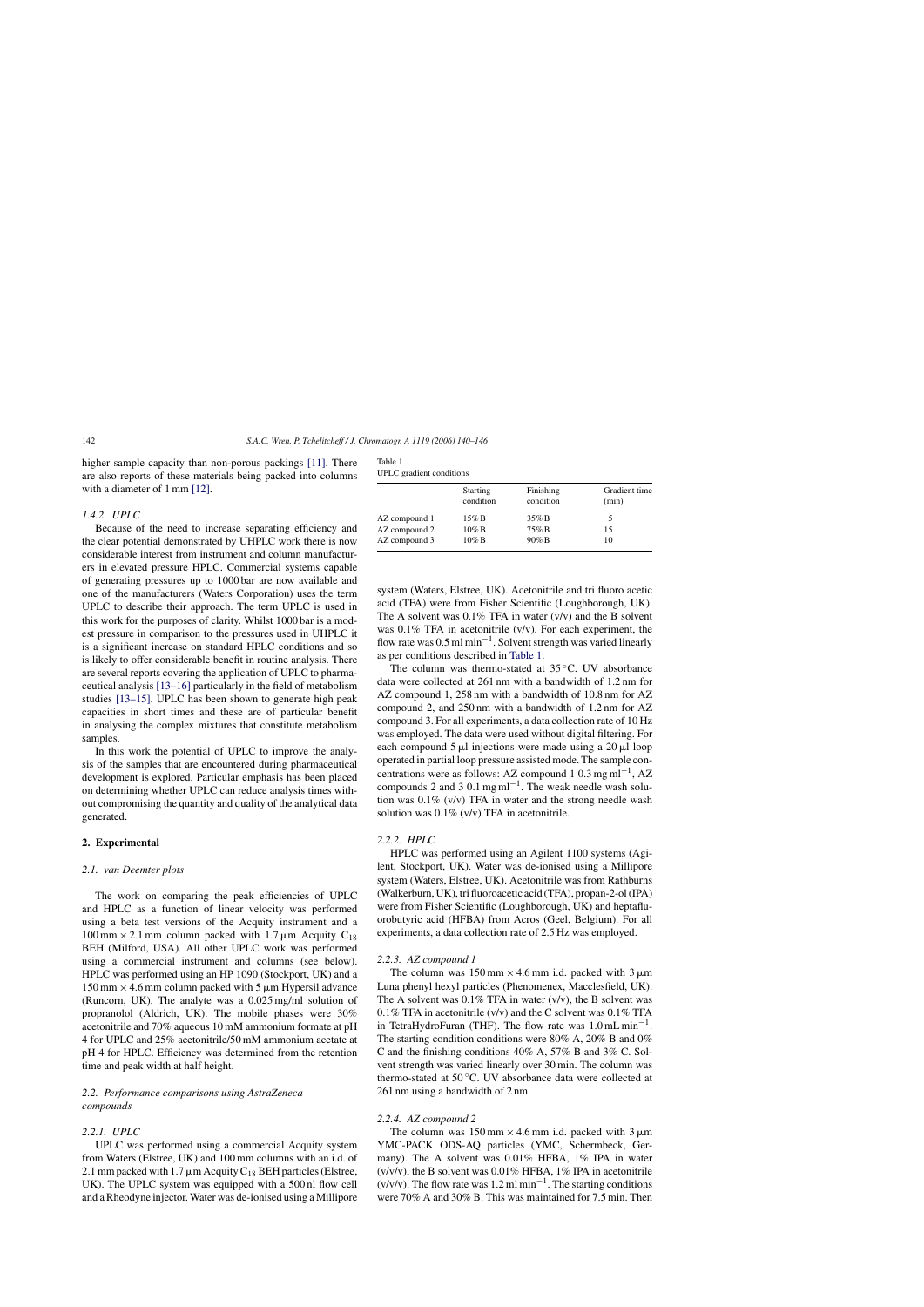<span id="page-3-0"></span>

Fig. 1. HETP vs. linear velocity curves for  $5 \mu m$  particles (diamonds), and  $1.7 \mu m$  particles (squares).

the solvent strength was varied linearly from the starting conditions (70% A, 30% B) to 64% A and 36% B over 3 min. Then these conditions (64% A and 36% B) were maintained for 6 min. Then the solvent strength was varied linearly from 64% A and 36% B to the final conditions 30% A and 70% B over 8.8 min. The column was thermo-stated at  $40\degree$ C. UV absorbance data were collected at 258 nm using a bandwidth of 2 nm.

#### *2.2.5. AZ compound 3*

The column was a 150 mm  $\times$  4.6 mm i.d. packed with 3.5  $\mu$ m Zorbax Bonus RP (Agilent, Stockport, UK). The A solvent was 0.1% TFA in water  $(v/v)$  and the B solvent was 0.1% TFA in acetonitrile (v/v). The flow rate was  $1 \text{ m/min}^{-1}$ . The starting conditions were 5% A and 95% B and the finishing conditions 5% A and 95% B. Solvent strength was varied linearly over 60 min. The column was thermo-stated at 35 ◦C. UV absorbance data were collected at 254 nm using a bandwidth of 2 nm.

#### *2.2.6. Quantification work*

UPLC and HPLC experiments were performed using AZ compound 2. The conditions were the same as above.

#### **3. Results and discussion**

#### *3.1. Efficiency and linear velocity*

From the discussion given in the introduction and analysis of Eqs. [\(1\) and \(2\)](#page-1-0) it is expected that the use of smaller particles will lead to van Deemter plots which have lower minima and less curvature at high linear velocities. In addition the curve minima should occur at higher linear velocities. In order to check this expectation the efficiencies of isocratic UPLC and HPLC were determined by analysing the beta blocker. Propranolol using acetonitrile/aqueous buffered mobile phases at pH 4. The HETP values were determined from the peak width at half height, and using mobile phase linear velocities ranging between 0.09 and  $3.4$  mm s<sup> $-1$ </sup>. The linear velocity was determined from the elution time of the sample solvent. Typically four separate determinations were made at each linear velocity and the average values used.

The resultant curves for HPLC and UPLC are shown in Fig. 1. From Fig. 1 it can be seen that HETP versus *u* curves both have the form expected from Eq. [\(1\),](#page-1-0) but that there are large differences between them. The curve for the  $5 \mu m$  particles shows a minimum HETP at around  $0.32$  mm s<sup>-1</sup> and then rises steeply as the linear velocity is increased. At a linear velocity of 2.8 mm s<sup> $-1$ </sup> (which corresponds to a flow rate of about 2 ml min<sup>-1</sup>) the HETP is about two and a half times the minimum value.

The curve for the  $1.7 \mu m$  particles is much flatter with the HETP at a linear velocity of  $3.5 \text{ mm s}^{-1}$  (about 0.5 ml min<sup>-1</sup>) being only about 30% higher than the minimum value. This indicates that, as expected from theory, linear velocity can be increased to reduce analysis times without any significant loss in operating efficiency. Fig. 1 shows that the optimum linear velocity with the 1.7  $\mu$ m particles is about 1.1 mm s<sup>-1</sup> as opposed to about  $0.32$  mm s<sup>-1</sup> with the 5  $\mu$ m particles. The ratio of the optimum linear velocities is 3.4 which is in fair agreement to the value of 2.9 expected from the ratio of the particle diameters (see Eq. [\(2\)\).](#page-1-0)

The value of  $H_{\text{min}}$  is about 2.5 times the particle size for the  $5 \mu m$  particles and about 4.1 times the particle size for the 1.7  $\mu$ m particles. These values imply that the experimental  $1.7 \mu m$  column was not as well packed as the  $5 \mu m$  commercial column.



Fig. 2. HPLC analysis of development compound 1.



Fig. 3. UPLC analysis of development compound 1.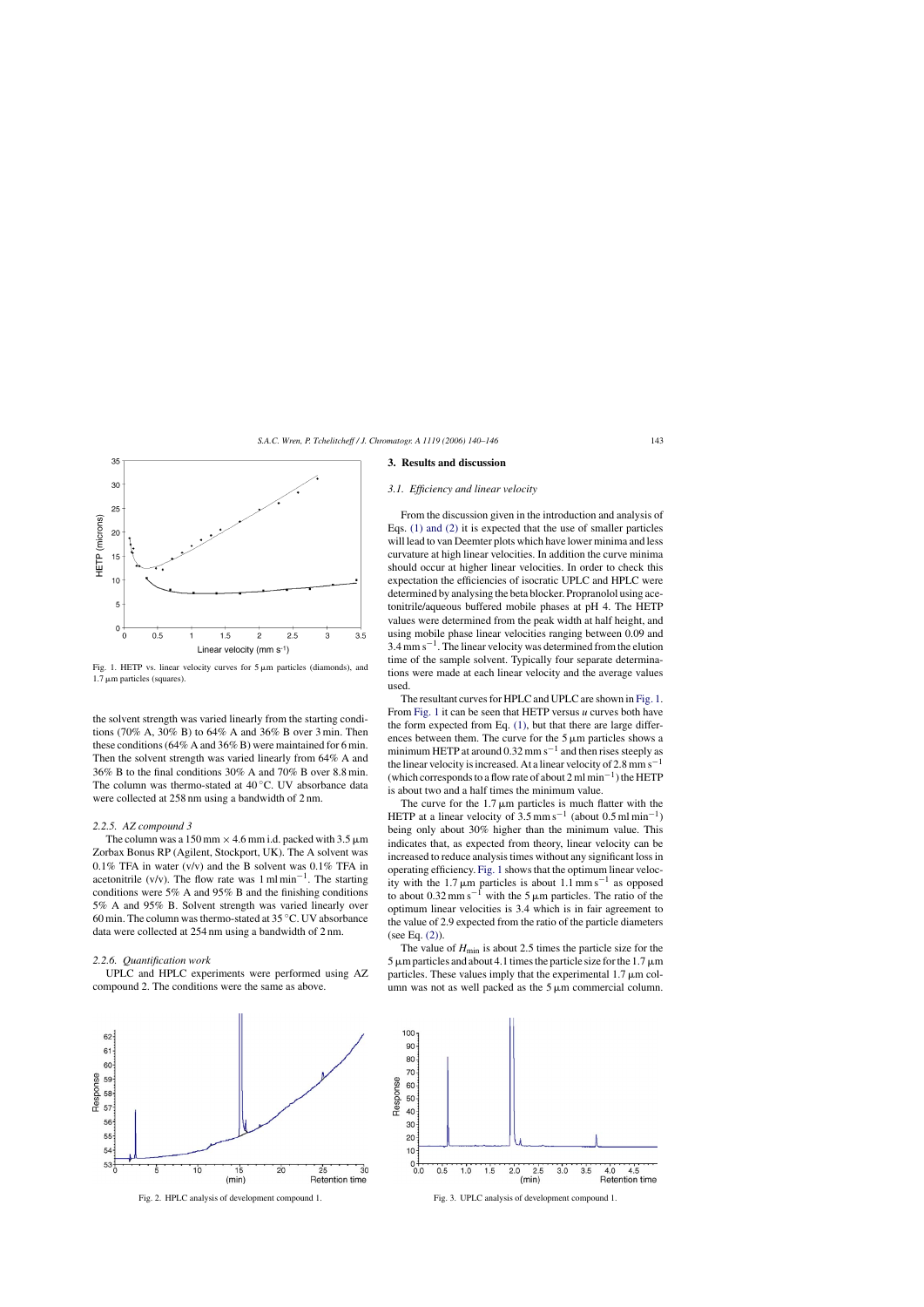Subsequent work with commercial  $1.7 \mu m$  columns has shown significant improvements in efficiency.

# *3.2. Investigation into the applicability of UPLC in pharmaceutical development*

Following the exploratory work with propranolol detailed above, we decided to investigate the potential of UPLC as a tool for the routine analysis of some early pharmaceutical development compounds. UPLC was compared to conventional HPLC in terms of separation quality, separation speed, method development time, data processing times, and data quality. To do these comparisons UPLC methods were developed that gave the same separating power as the existing HPLC method. As a result of earlier work [\[16\]](#page-6-0) a column length of 100 mm was chosen for all the UPLC separations. The samples were all bases having either aliphatic or aromatic nitrogen atoms, and aromatic functional groups. UPLC showed advantages in each of the development compounds examined. In this work three typical examples have been shown where UPLC has shown significant benefits over conventional HPLC in terms of analysis time, data processing time, and method development time. UPLC also generated data of a similar quality to that typically expected with conventional HPLC.

#### *3.2.1. AZ development compound 1*

The HPLC separation of a sample of AZ development compound 1 is shown in [Fig. 2.](#page-3-0) Samples are taken and analysed prior to and after the purification steps in order to determine the efficiency of those steps. The HPLC method employs a reversed phase column packed with  $3 \mu m$  particles and a gradient elution programme with a flow rate of 1.0 ml min<sup>-1</sup>. The mobile phase constituents are water, acetonitrile, and THF, each containing  $0.1\%$  TFA (v/v). The gradient elution with both acetonitrile and THF is needed to produce the selectivity and peak shape required. [Fig. 2](#page-3-0) shows that with the conventional HPLC method an analysis time of 30 min is required to separate the impurities of interest.

The UPLC separation of the crude sample of development compound 1 is shown in [Fig. 3. T](#page-3-0)he UPLC mobile phase components were 0.1% TFA in water (A) and 0.1% TFA in acetonitrile



(B). The UPLC conditions are a simple gradient from 15% B to 35% B in 5 min at a flow rate of 0.5 ml min−1. Because of the

#### *3.2.2. AZ development compound 2*

UPLC was used in conjunction with HPLC to assess the quality of material produced during the development of a new synthetic route to produce AZ development compound 2. As part of this work the photolytic stability of material produced by the different experimental routes was assessed. The samples were screened by the existing HPLC method and a UPLC method. Fig. 4 shows the results from the analysis of one such sample of light degraded material by the existing HPLC method. The HPLC method uses a 150 mm column packed with  $3 \mu$ m particles and a mobile phase containing water, acetonitrile, hepta fluoro butyric acid (HFBA), and iso-propyl alcohol with a flow rate of 1.2 ml min−1. The HFBA was used in place of the more normal TFA in order to achieve the desired selectivity. A complex four steps gradient and an analysis time of 30 min was necessary to produce the separation required. The light-degraded sample contains a large number of components with many of them eluting towards the end of the gradient. These later eluting components are shown in more detail in the expansion inset into Fig. 4.

The results of the UPLC analysis of the same sample of lightdegraded development compound 2 are shown in Fig. 5. Again, the inset in Fig. 5 shows an expansion of the later part of the gradient. The UPLC method has a mobile phase composed of acetonitrile, water, and TFA and a simple gradient from 10 to 75% organic in 15 min. A visual comparison of Figs. 4 and 5 shows that the UPLC method gives sharper peaks. The main



Fig. 4. HPLC analysis of development compound 2.



Fig. 5. UPLC analysis of development compound 2.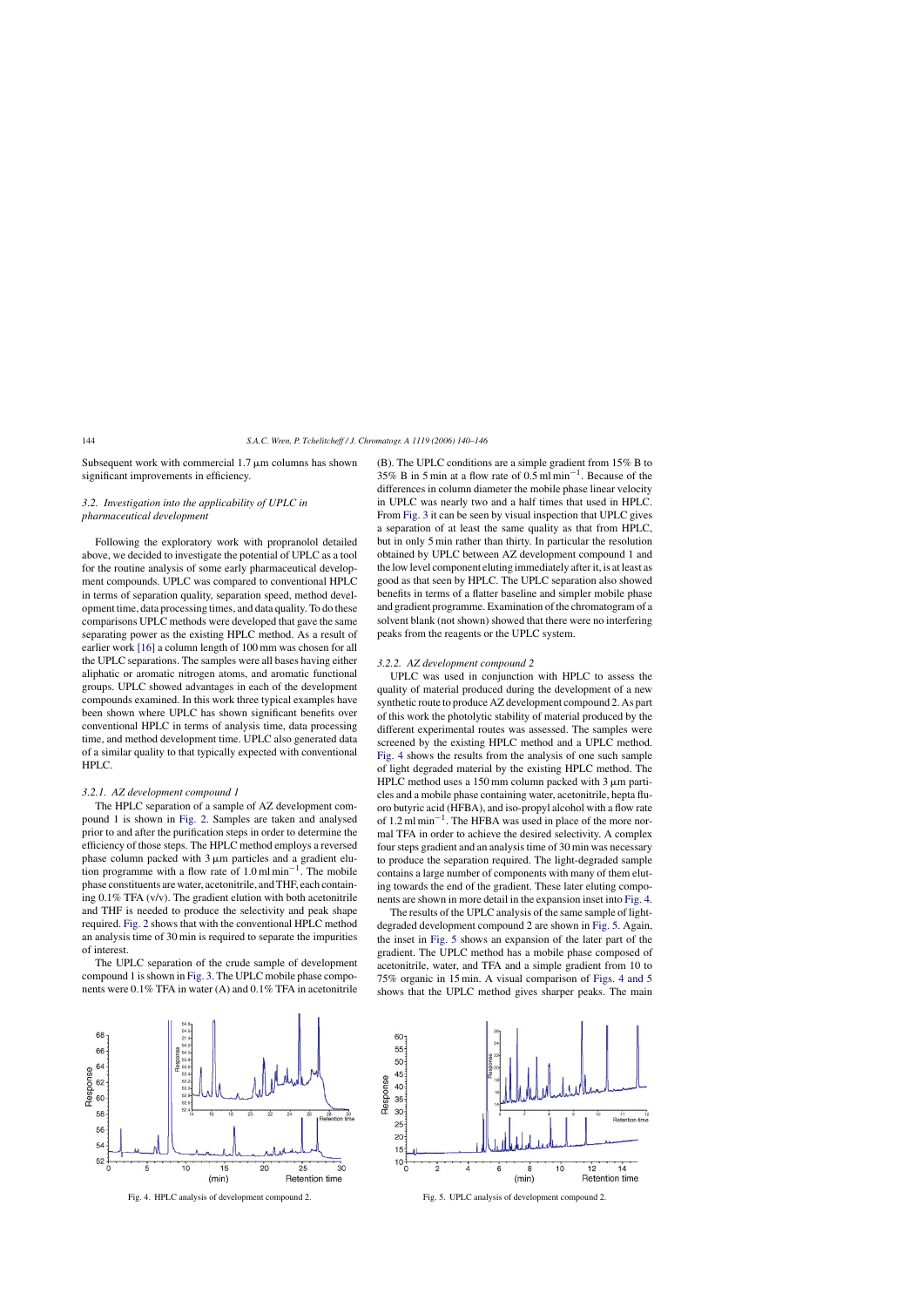

Fig. 6. UPLC blank injection.

degradation products and impurities separated by the UPLC method were identified by UPLC/MS and compared with data known from existing methods including HPLC/MS. The results showed that all of the major degradation products and impurities were separated by the UPLC approach but in half of the time required by the HPLC. The UPLC method was also beneficial as it gave a flatter baseline, sharper peaks, and very good retention time precision. This meant that less time was required to integrate the UPLC data than the HPLC data as less manual intervention was needed. Additional benefits were a simpler gradient programme and mobile phase composition. Examination of the chromatogram of a solvent blank, shown in Fig. 6, demonstrated that there were no interfering peaks from the reagents or the UPLC system. The ability to replace HFBA with the more commonly used TFA also made it easier to interpret the MS data. An additional benefit with the UPLC method is that the mobile phase consumption was only about 20% of that of the HPLC method.

#### *3.2.3. AZ development compound 3*

Development compound 3 is at a very early stage of development and an early sample was assessed by both conventional HPLC and UPLC. Fig. 7 shows the results of the analysis of a crude sample of development compound 3 using a generic HPLC gradient method. The HPLC method uses 0.1% TFA in water and 0.1% TFA in acetonitrile as mobile phase components a linear gradient from 5 to 95% organic in 60 min with a flow rate of 1.0 ml min−1. The column has a length of 150 mm and uses  $3.5 \mu m$  particles. Fig. 7 indicates the presence of an impurity eluting immediately before the active substance and a number of other impurities eluting through the gradient.

The UPLC analysis on the same sample of AZ development compound 3 is shown in Fig. 8. The UPLC method was developed using the same mobile phase system as the HPLC method and a flow rate of 0.5 ml min−1. The UPLC flow rate gives a linear velocity that is nearly two and a half times that employed in the HPLC method. Comparison of Figs. 7 and 8 shows that the UPLC method separates the same number of impurities as the HPLC method but in only 10 min rather than 60. This reduction in analysis time has been achieved without loss of resolution between the impurities. For example, both UPLC and HPLC give baseline resolution between AZ development compound 3 and the impurity eluting just before it. Again, the UPLC method benefits from a much flatter baseline and so easier integration of the impurity peaks. Method development for UPLC simply entailed varying the starting and finishing percentage of organic modifier, and the gradient time. The high linear velocities and rapid column re-equilibration meant that the UPLC method was developed in under 2 h. The chromatogram from the solvent blank did not show any interfering peaks.

#### *3.2.4. Performance of UPLC in routine operation*

The performance of UPLC in routine operation was determined by measuring injector precision, performance in an external standard analytical run, and comparing results to those obtained in HPLC. In each of the tests, samples of development compound 2 were analysed using the UPLC method given above.

For the precision tests a degraded sample of development compound 2 was injected 10 times and the retention time and peak area precisions were determined for six of the impurities. The concentrations of the impurities varied from 0.03 to 2.87%. The retention time precision data are shown in [Table 2](#page-6-0) and the peak area precision data in [Table 3. F](#page-6-0)rom [Table 2,](#page-6-0) it is seen that the retention time precision is very good for all of the impurities. In [Table 3, i](#page-6-0)t is seen that the peak area precision varies from less than 1% RSD with an impurity at the 2.87% level to nearly 10% RSD with an impurity at the 0.03% level. These precision data are satisfactory for the purpose of the analytical method.



Fig. 7. HPLC analysis of development compound 3.



Fig. 8. UPLC analysis of development compound 3.